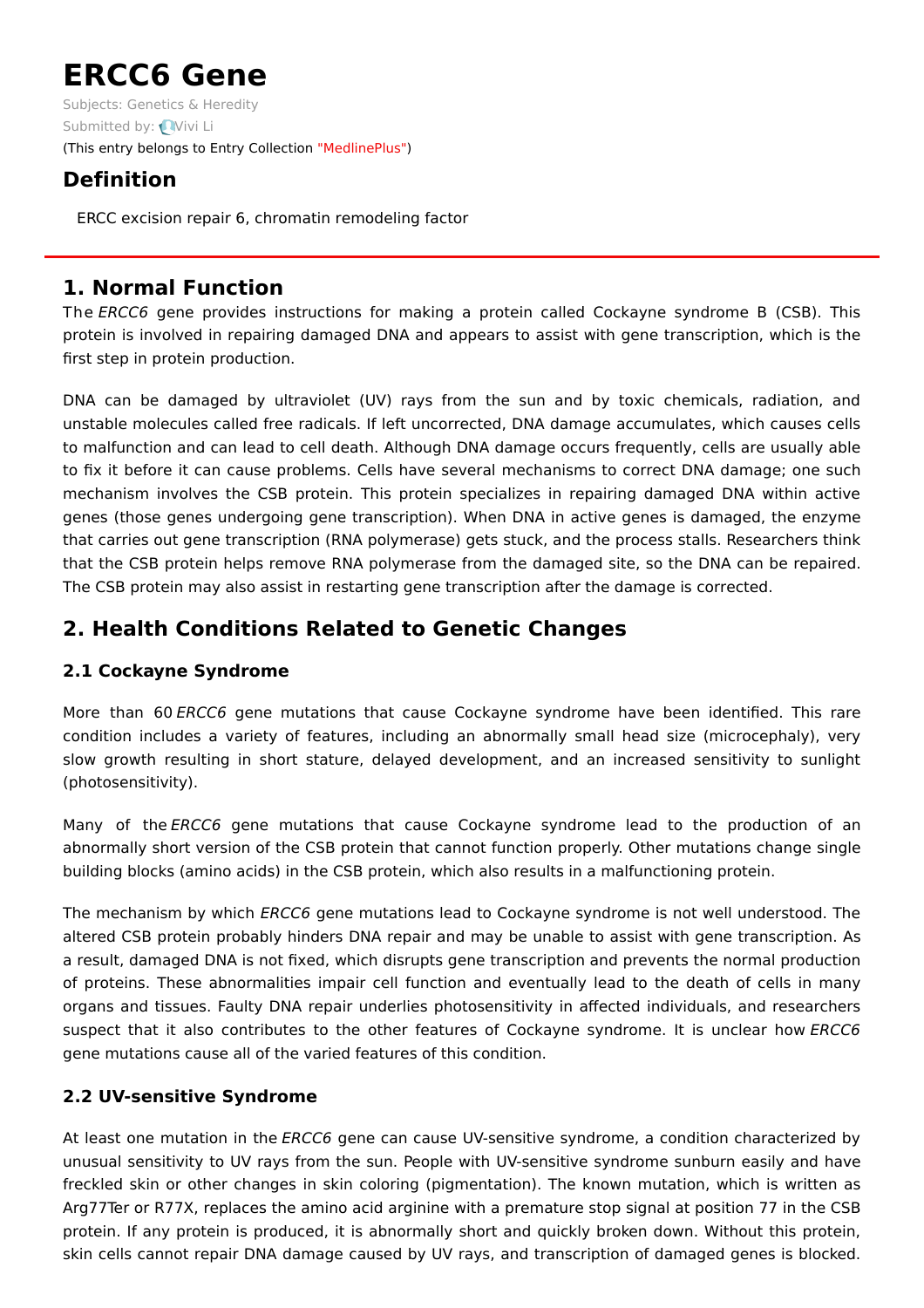However, it is unclear how a loss of the CSB protein causes UV-sensitive syndrome. Additionally, it is unknown why the Arg77Ter mutation causes photosensitivity without the other features of Cockayne syndrome (described above).

#### **2.3 Age-related macular degeneration**

## **3. Other Names for This Gene**

- ARMD5
- $\bullet$  CKN2
- COFS
- CSB
- ERCC6 HUMAN
- excision repair cross-complementation group 6
- RAD26
- Rad26 (yeast) homolog

#### **References**

- 1. Horibata K, Iwamoto Y, Kuraoka I, Jaspers NG, Kurimasa A, Oshimura M,Ichihashi M, Tanaka K. Complete absence of Cockayne syndrome group B gene productgives rise to UV-sensitive syndrome but not Cockayne syndrome. Proc Natl Acad SciU S A. 2004 Oct 26;101(43):15410-5.
- 2. Laugel V, Dalloz C, Durand M, Sauvanaud F, Kristensen U, Vincent MC, Pasquier L, Odent S, Cormier-Daire V, Gener B, Tobias ES, Tolmie JL, Martin-Coignard D,Drouin-Garraud V, Heron D, Journel H, Raffo E, Vigneron J, Lyonnet S, Murday V,Gubser-Mercati D, Funalot B, Brueton L, Sanchez Del Pozo J, Muñoz E, Gennery AR, Salih M, Noruzinia M, Prescott K, Ramos L, Stark Z, Fieggen K, Chabrol B, SardaP, Edery P, Bloch-Zupan A, Fawcett H, Pham D, Egly JM, Lehmann AR, Sarasin A,Dollfus H. Mutation update for the CSB/ERCC6 and CSA/ERCC8 genes involved inCockayne syndrome. Hum Mutat. 2010 Feb;31(2):113-26. doi: 10.1002/humu.21154.
- 3. Laugel V. Cockayne Syndrome. 2000 Dec 28 [updated 2019 Aug 29]. In: Adam MP,Ardinger HH, Pagon RA, Wallace SE, Bean LJH, Stephens K, Amemiya A, editors.GeneReviews® [Internet]. Seattle (WA): University of Washington, Seattle;1993-2020. Available from http://www.ncbi.nlm.nih.gov/books/NBK1342/
- 4. Laugel V. Cockayne syndrome: the expanding clinical and mutational spectrum.Mech Ageing Dev. 2013 May-Jun;134(5-6):161-70. doi: 10.1016/j.mad.2013.02.006.
- 5. Licht CL, Stevnsner T, Bohr VA. Cockayne syndrome group B cellular andbiochemical functions. Am J Hum Genet. 2003 Dec;73(6):1217-39.Review.
- 6. Newman JC, Bailey AD, Weiner AM. Cockayne syndrome group B protein (CSB) playsa general role in chromatin maintenance and remodeling. Proc Natl Acad Sci U S A.2006 Jun 20;103(25):9613-8.
- 7. Spivak G, Hanawalt PC. Host cell reactivation of plasmids containing oxidativeDNA lesions is defective in Cockayne syndrome but normal in UV-sensitive syndromefibroblasts. DNA Repair (Amst). 2006 Jan 5;5(1):13-22.
- 8. Vélez-Cruz R, Egly JM. Cockayne syndrome group B (CSB) protein: at thecrossroads of transcriptional networks. Mech Ageing Dev. 2013May-Jun;134(5-6):234-42. doi: 10.1016/j.mad.2013.03.004.
- 9. Wilson BT, Lochan A, Stark Z, Sutton RE. Novel missense mutations in aconserved loop between ERCC6 (CSB) helicase motifs V and VI: Insights intoCockayne syndrome. Am J Med Genet A. 2016 Mar;170(3):773-6. doi:10.1002/ajmg.a.37501.

#### **Keywords**